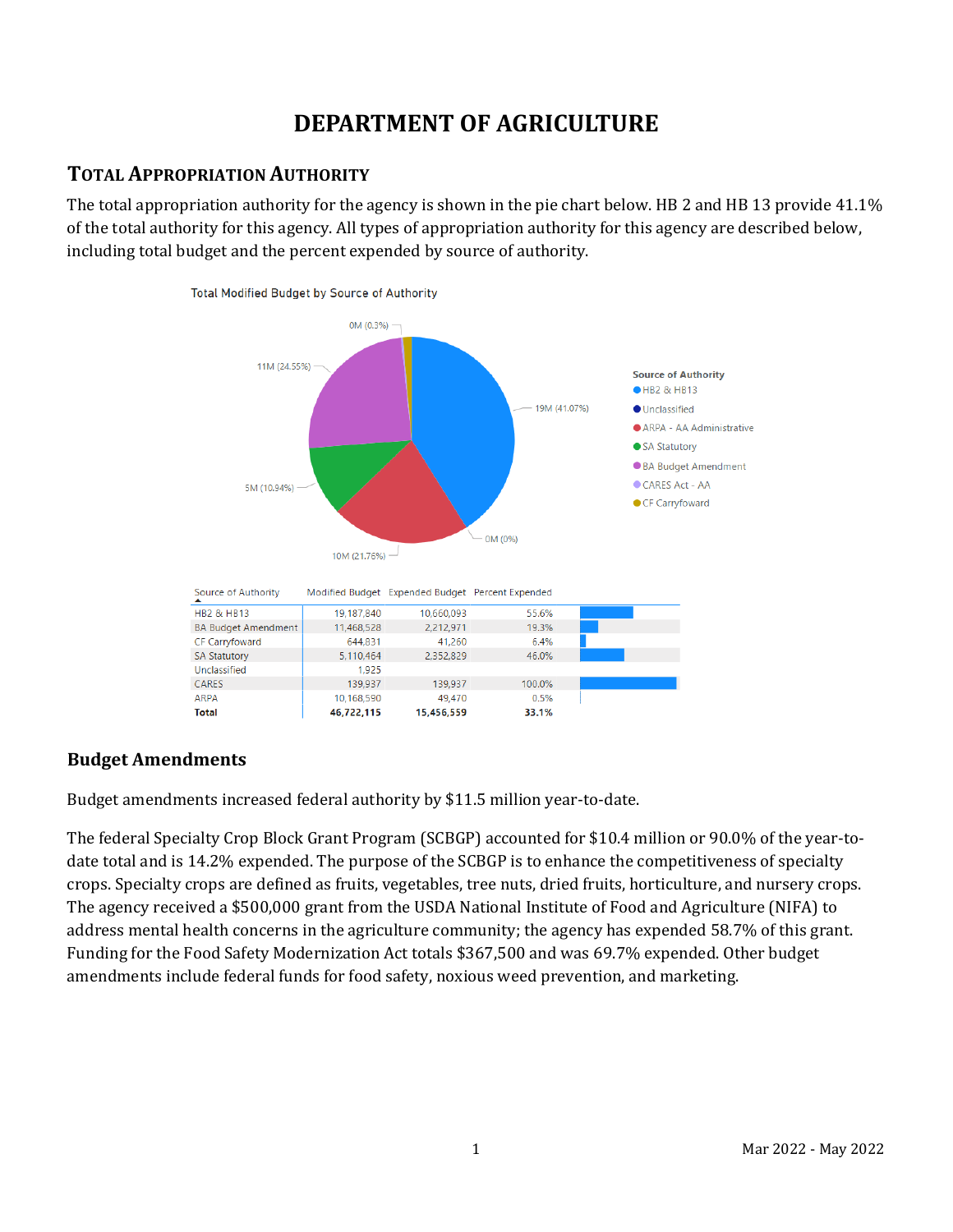### *COVID-19 Authority*

The following chart is provided to allow the legislature to examine the funding that is available to the agency for COVID-19 impacts.



For FY 2022, the established COVID budget is \$10.3 million, of which \$189,400 has been expended. The authority supports two programs.

1) Agricultural business improvement grants are budgeted at \$9.9 million. Currently, twenty-five applications are in process or have been approved. As of the end of May, the agency has expended \$49,000 for improvement grants.

Matching funds are required for all grants and may not come from another federal grant award. Eligible costs include, but are not limited to:

- Equipment
- Facilities Upgrades
- Consultant Services
- Advertising and Promotion
- Supplies and Materials
- 2) CARES Act and ARPA funding totaling \$365,000 is budgeted for meat processing grants and administrative cost. As of May, the agency has expended \$140,000 on meat processing grants and \$225,000 on administrative costs.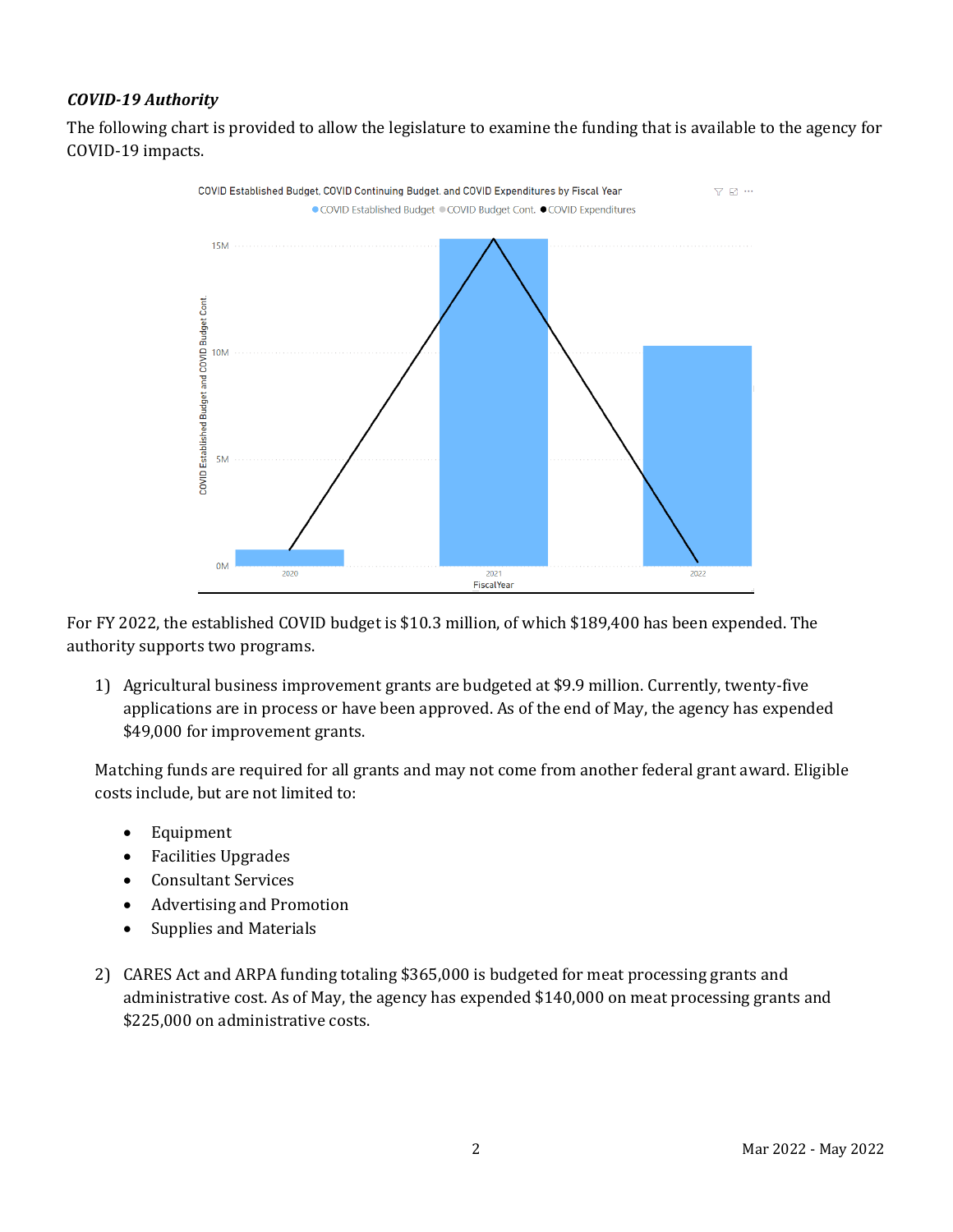### **Statutory Appropriations**

Expenditures of statutory appropriations totaled \$2.4 million, of which 28.1% or \$660,500 is general fund. General fund is statutorily appropriated for the Growth Through Agriculture programs, Montana Cooperative Development Center, and food development programs. The agency expended \$1.1 million from state special revenue statutorily appropriated for research and marketing programs for potatoes, pulse crops, and other agriculture development programs. The agency expended \$598,200 in proprietary revenue statutorily appropriated for hail insurance claims.

# **HB 2 BUDGET MODIFICATIONS**

The following chart shows the HB 2 budget as passed by the legislature, including the pay plan, and the HB 2 modified budget through May 31, 2022. Net modifications to the budget include operating plan changes from one expenditure account to another, program transfers, reorganizations, and agency transfers of authority. The positive modifications and negative modifications are shown by program, expenditure account, and fund type.

| Legislative Budget Compared to Modified Budget - HB 2 Only |                                 |                                |                          |  |  |  |  |
|------------------------------------------------------------|---------------------------------|--------------------------------|--------------------------|--|--|--|--|
| <b>Agency Name</b>                                         | March Modified<br><b>Budget</b> | June Modified<br><b>Budget</b> | <b>Net Modifications</b> |  |  |  |  |
| <b>MT Dept of Agriculture</b>                              | 19,189,765                      | 19,187,840                     | $-1.925$                 |  |  |  |  |
| AGRICULTURAL DEVELOPMENT DIV                               | 7,734,664                       | 7,734,223                      | $-441$                   |  |  |  |  |
| <b>AGRICULTURAL SCIENCES DIVISION</b>                      | 9.451.458                       | 9.450.107                      | $-1.351$                 |  |  |  |  |
| <b>CENTRAL MANAGEMENT DIVISION</b>                         | 2,003,643                       | 2,003,510                      | $-133$                   |  |  |  |  |
| <b>Total</b>                                               | 19.189.765                      | 19,187,840                     | $-1.925$                 |  |  |  |  |
| Expenditure                                                | <b>March Modified</b><br>Budget | June Modified<br>Budget        | <b>Net Modifications</b> |  |  |  |  |
| 61000 Personal Services                                    | 8,756,286                       | 8,714,361                      | $-41,925$                |  |  |  |  |
| 62000 Operating Expenses                                   | 4.868.881                       | 4.845.881                      | $-23.000$                |  |  |  |  |
| 63000 Equipment & Intangible Assets                        | 398,889                         | 398,889                        |                          |  |  |  |  |
| 66000 Grants                                               | 4.986.952                       | 4.986.952                      |                          |  |  |  |  |
| 68000 Transfers-out                                        | 164,757                         | 164,757                        |                          |  |  |  |  |
| 69000 Debt Service                                         | 14.000                          | 77,000                         | 63.000                   |  |  |  |  |
| <b>Fund Type</b>                                           | March Modified<br><b>Budget</b> | June Modified<br><b>Budget</b> | <b>Net Modifications</b> |  |  |  |  |
| 01 General                                                 | 1,058,725                       | 1,058,592                      | $-133$                   |  |  |  |  |
| 02 State/Other Spec Rev                                    | 16,403,060                      | 16,401,476                     | $-1,584$                 |  |  |  |  |
| 03 Fed/Other Spec Rev                                      | 1,243,940                       | 1,243,777                      | $-163$                   |  |  |  |  |
| 06 Enterprise                                              | 484.040                         | 483.995                        | $-45$                    |  |  |  |  |

Over the previous three months, the agency reduced the HB 2 budget by \$1,925. Reductions were due entirely to adjustments for workers compensation.

Per 39-71-403(1)(b)(iv), MCA, when workers' compensation premiums are lower than the previous year, state agencies shall reduce personal services appropriations by the amount of the premium reduction. To track the changes in appropriation authority, total appropriations are not reduced, instead the Governor's Office of Budget and Program Planning (OBPP) requires state agencies to:

- Reduce HB 2, statutory, and proprietary appropriations
- Create a separate offsetting entry on the financial statements in the same amount using an identifying number for workers' compensation entries

The offsetting entries are identified as "frozen" appropriations, which means the appropriations will not be spent unless authorized by OBPP.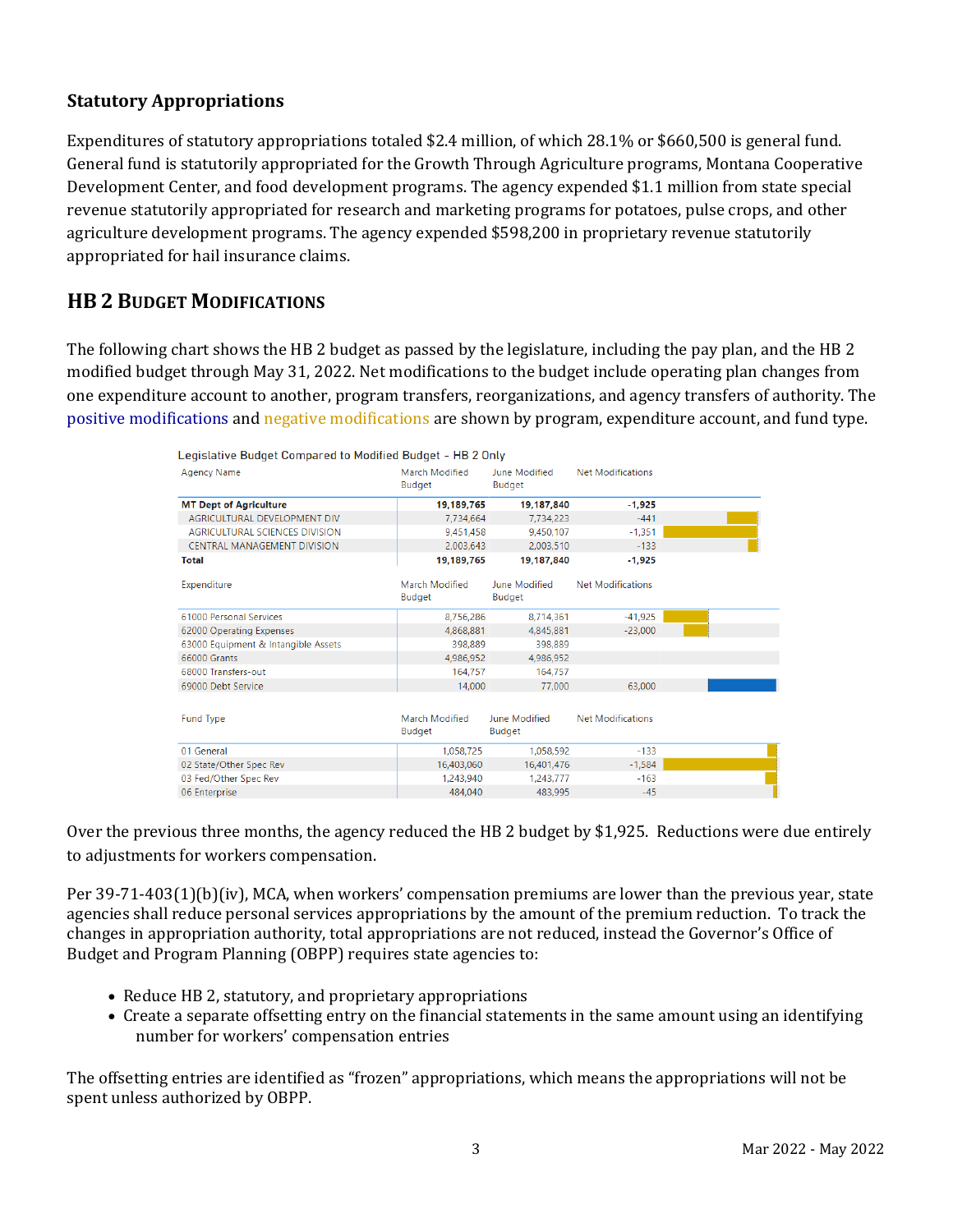The agency transferred appropriation authority totaling \$63,000 primarily from personal services and operating expenses to debt service; these transfers had no net impact on the budget.

# **HB 2 APPROPRIATION AUTHORITY**

The following chart shows the appropriated budget for the agency compared to expenditures through May 2022.



State special revenue supports 85.5% of the agency's HB 2 budget, federal sources support 6.5%, general fund 5.5%, and the remaining 2.5% is proprietary revenue.

#### Personal Services

The budget for personal services was 80.8% expended through the end of May, higher than the average for the three previous biennia of 79.8% across the same time period.

#### Operating Expenses

The budget for operating expenses was 50.9% expended through May of FY 2022; during the same time period in the last three biennia, this rate has ranged between 52.8% and 72.9% with an average of 62.8%. Lower operating expenditures are due to lower expenditures for wheat and barley marketing compared to previous biennia.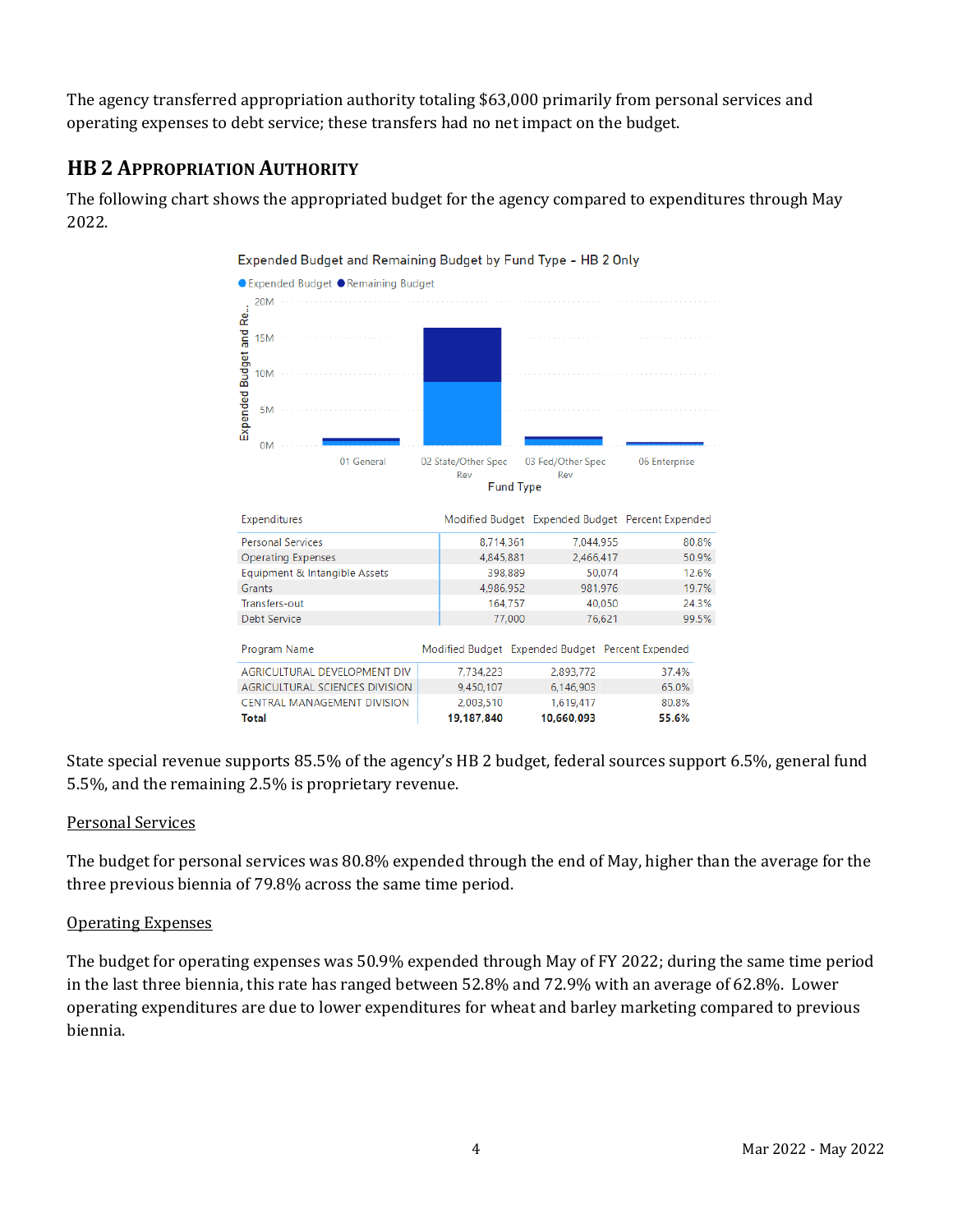### Equipment and Intangible Assets

The budget for equipment and intangible assets was 12.6% expended through May of FY 2022; expenditures for this category vary widely from year to year.

### Grants

The budget for grants was 19.7% expended through of FY 2022; during the same time period in the last three biennia has averaged 96.4%. State special revenue funds 94.2% of the HB 2 grant authority. The agency awards grants for wheat and barley research and marketing programs, growth through agriculture programs, education programs in Montana Schools, and other programs. In previous biennia, grant funding is typically 95.0% expended by the end of the fiscal year.

### **Personal Services**



The following chart shows the filled and vacant FTE within the agency as of November 1, 2021.

# *Total FTE*

The Department of Agriculture has 119.06 FTE funded in HB 2

- Centralized services division 19.00 FTE
- Agricultural sciences division 61.79 FTE
- Agricultural development division 38.27 FTE

### *Utilization Rate*

Of the total personal services hours available, the agency has utilized 85.4%. The centralized services division utilization rate is 92.8%; the agricultural sciences division rate is 90.0%; and the rate for the agricultural development division is 74.3%. The agency has had some issues recruiting, resulting in positions being open longer. Other positions are held open to meet the 5.0% vacancy savings established in HB 2.

#### *Vacancies*

Vacant positions total 28.1 FTE, an increase of 4.4 FTE since March. Most positions have been open less than a year,; 14 positions have been open less than six months.

The following table details the agency vacancies.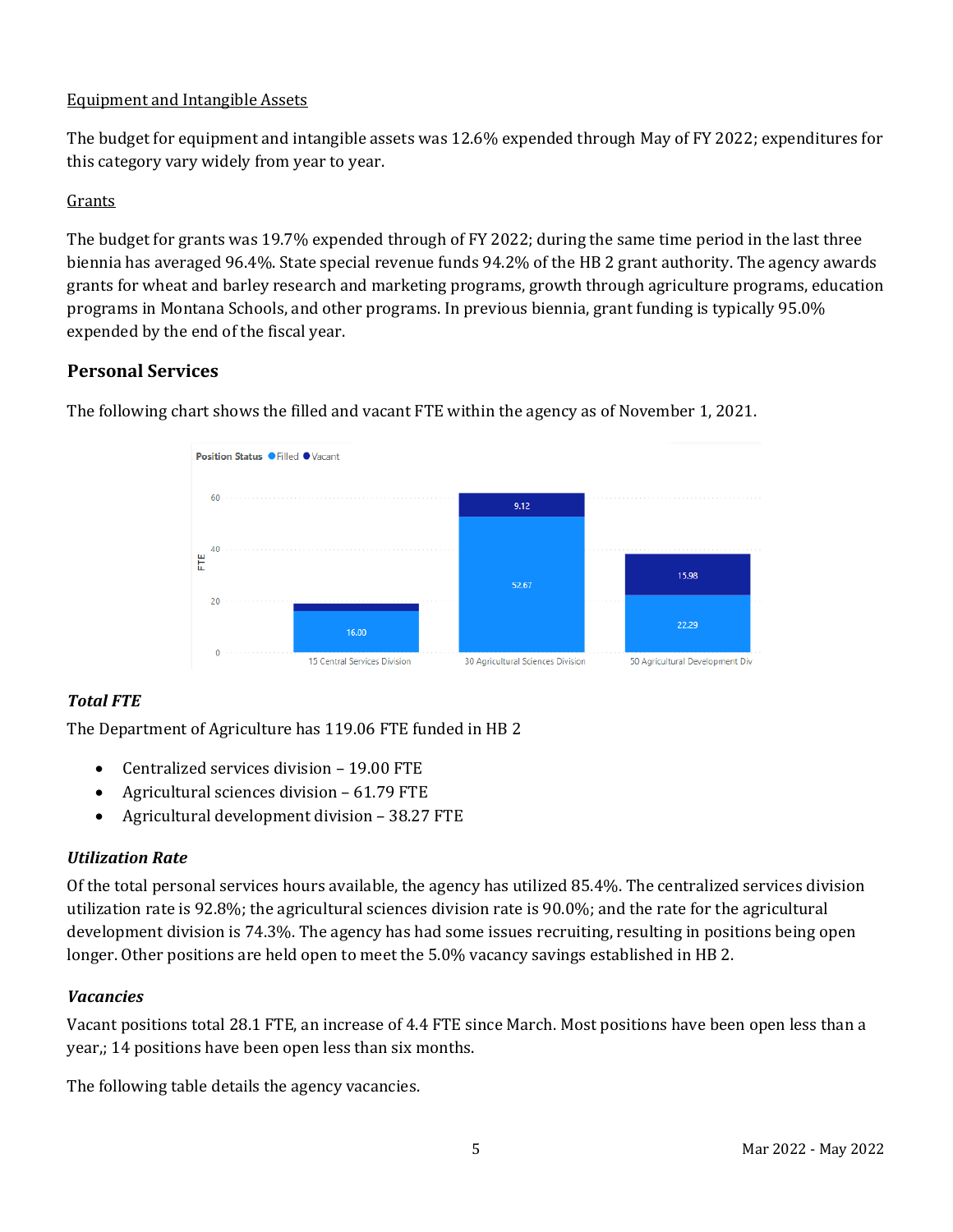| Department of Agriculture<br>Vacancies May 2022 |            |                      |              |                                       |            |                      |              |  |  |
|-------------------------------------------------|------------|----------------------|--------------|---------------------------------------|------------|----------------------|--------------|--|--|
| <b>Agricultural Development Div</b>             | <b>FTE</b> | <b>Months Vacant</b> | Years Vacant | <b>Central Services Division</b>      | <b>FTE</b> | Months Vacant        | Years Vacant |  |  |
| Sampler                                         | 1.00       | 1.7                  | 0.1          | <b>Business Executive</b>             | 1.00       | 4.9                  | 0.4          |  |  |
| Sampler                                         | 1.00       | 0.9                  | 0.1          | Executive Assistant to Directo        | 1.00       | 0.9                  | 0.1          |  |  |
| Instructional Coordinator 1                     | 0.88       | 64.1                 | 5.3          | Deputy Attorney                       | 1.00       | 2.1                  | 0.2          |  |  |
| Insurance Claims Adjuster                       | 0.30       | 6.7                  | 0.6          | Division Total <sup>1</sup>           | 3.00       | 2.6                  | 0.2          |  |  |
| Insurance Claims Adjuster                       | 0.25       | 8.3                  | 0.7          |                                       |            |                      |              |  |  |
| Insurance Claims Adjuster                       | 0.25       | 7.8                  | 0.7          | <b>Agricultural Sciences Division</b> | <b>FTE</b> | <b>Months Vacant</b> | Years Vacant |  |  |
| Insurance Claims Adjuster                       | 0.25       | 19.1                 | 1.6          | Commodity Svc Bur Chief               | 1.00       | 5.3                  | 0.4          |  |  |
| Insurance Claims Adjuster                       | 0.25       | 20.3                 | 1.7          | Agricultural Science Specialis        | 0.50       | 2.1                  | 0.2          |  |  |
| Insurance Claims Adjuster                       | 0.25       | 7.0                  | 0.6          | Tech Prog Mgr                         | 1.00       | 1.0                  | 0.1          |  |  |
| Insurance Claims Adjuster                       | 0.25       | 7.9                  | 0.7          | Delivery Driver 1                     | 0.60       | 1.3                  | 0.1          |  |  |
| Insurance Claims Adjuster                       | 0.25       | 44.4                 | 3.7          | <b>Agricultural Scientist 1</b>       | 0.02       | 88.9                 | 7.4          |  |  |
| Customer Service Assistant                      | 0.25       | 8.8                  | 0.7          | <b>NWSFF Inspector</b>                | 1.00       | 1.0                  | 0.1          |  |  |
| Claims Examiner 1                               | 0.25       | 19.1                 | 1.6          | <b>Analytical Chemist</b>             | 1.00       | 1.0                  | 0.1          |  |  |
| Claims Examiner 1                               | 0.25       | 19.1                 | 1.6          | Program Specialist 2                  | 1.00       | 1.2                  | 0.1          |  |  |
| <b>Claims Examiner 1</b>                        | 0.25       | 43.4                 | 3.6          | Compliance Manager                    | 1.00       | 20.0                 | 1.7          |  |  |
| <b>Statistical Assistant</b>                    | 0.68       | 58.1                 | 4.8          | Apiary Technician                     | 1.00       | 6.3                  | 0.5          |  |  |
| Seasonal Sampler                                | 8.65       | 4.4                  | 0.4          | Pesticide Train & Dev Spclist         | 1.00       | 3.0                  | 0.3          |  |  |
| Agricultural Inspector 3                        | 0.72       | 82.3                 | 6.9          | Division Total <sup>1</sup>           | 9.12       | 4.7                  | 0.4          |  |  |
| Division Total <sup>1</sup>                     | 15.98      | 15.6                 | 1.3          |                                       |            |                      |              |  |  |
|                                                 |            |                      |              |                                       | <b>FTE</b> | Months Vacant        | Years Vacant |  |  |
|                                                 |            |                      |              | Agency Total                          | 28.10      | 10.6                 | 0.9          |  |  |

**1 Division Totals for months and days vacant are weighted averages** 

#### *Turnover and payroll adjustments*

Since July 1, eighteen employees have left the agency. Fourteen employees have left state employment; four have retired; and two employees transferred to a different agency. The agency has made 20 pay adjustments which will add about \$21,600 to annual payroll for the following reasons:

- Longevity 15
- Retention 3
- Correct Inaccurate Pay 1
- Training Assignment Progression 1

### **Next Steps for Personal Services Reporting**

In upcoming Quarterly Financial Reports, the LFD will begin the process of a more comprehensive look at personal services. The LFD will compare two executive "snapshots" -- July 2020 and July 2022. The analysis will identify adjustments adopted by the legislature in 2021 and modifications made by the agencies, within the confines of budget law.

The September Quarterly Financial Report will provide the complete comparison from July 2020 to July 2022. Ultimately, the analysis will result in a description of all the components that will be part of the executive's decision package one (DP 1) 2025 biennium budget request. This work will prepare legislators for budget deliberations in the 2023 session. For a review of how DP 1 works and snapshot components, please read this [short brochure](https://montana.maps.arcgis.com/apps/Cascade/index.html?appid=23095fcf15754f4fb38b63c58a884b97) from 2019.